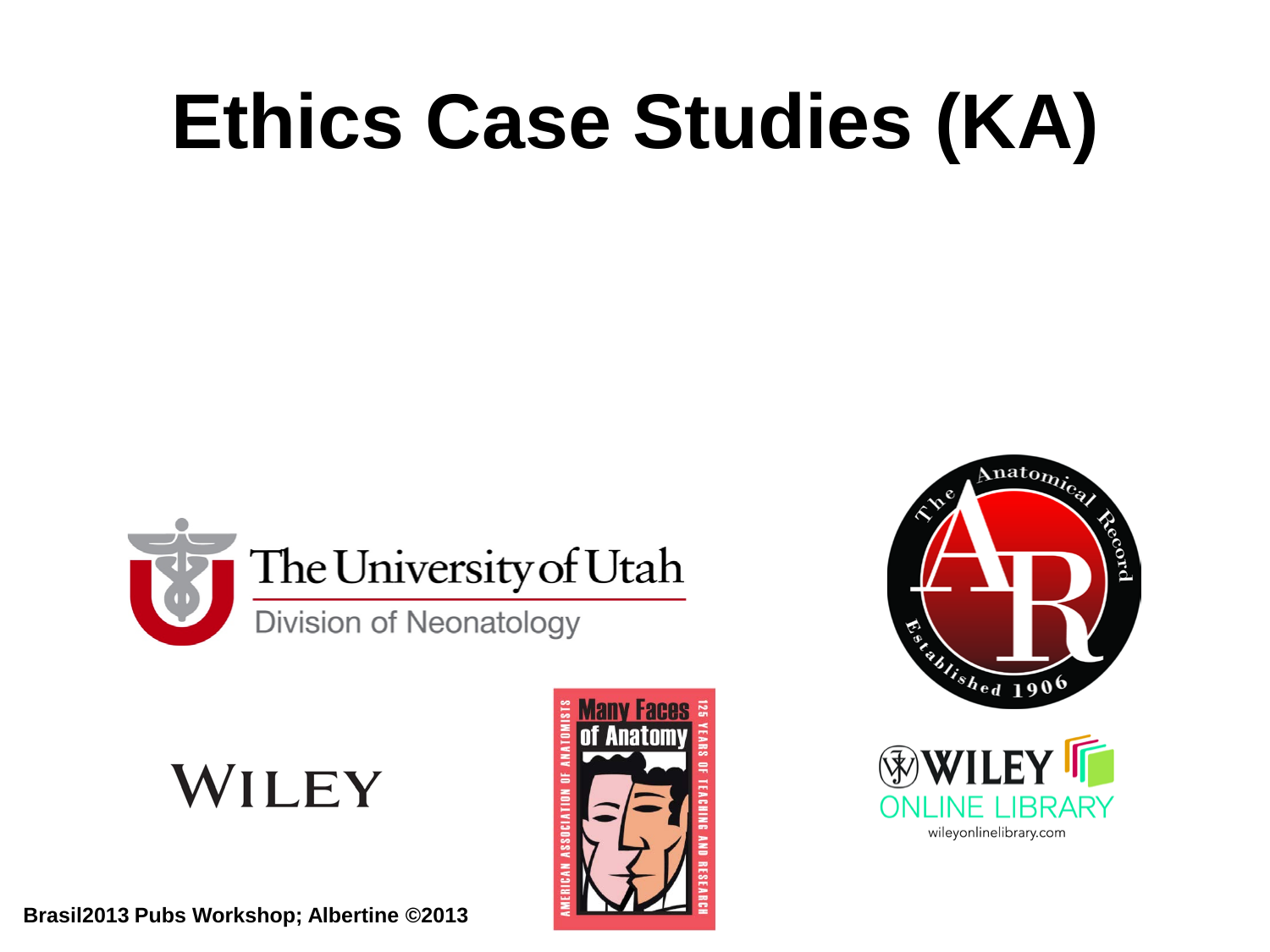## **2 Case Studies**

**What would you do?**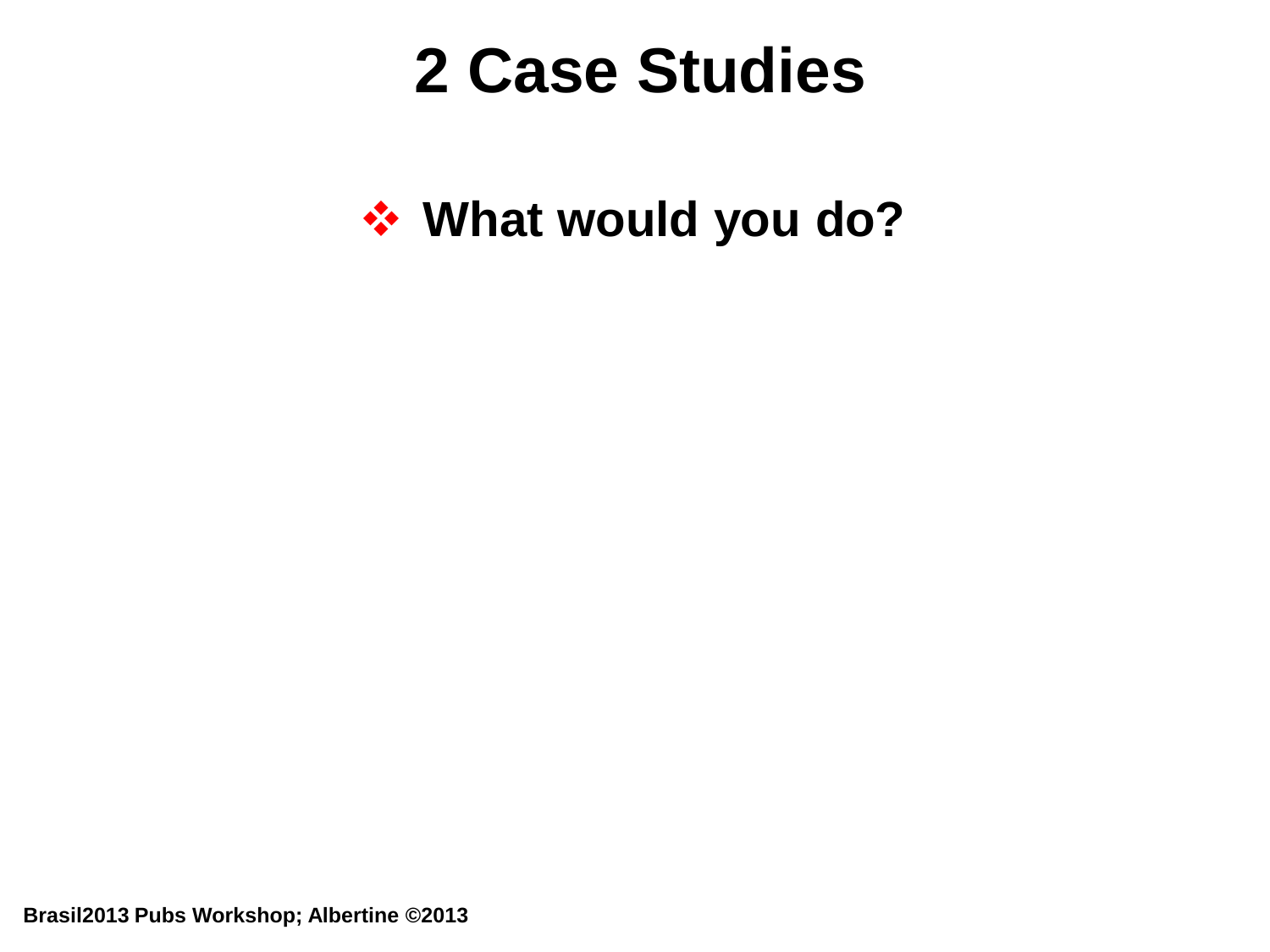### **What ethical breeches occurred? Case 1**

- **A young Ph.D. obtains postdoctoral fellowship training in another country. During her training, the postdoc writes several abstracts to meetings, presents the abstracts, and writes a complete draft of a manuscript.**
- **When the fellowship training is completed, the postdoc returns to her home country, where she became an Assistant Professor and continued her research project.**
- **A year or so later, the new assistant professor submitted and published a paper that reported the results from her studies that were done as a postdoc. The published manuscript is the complete draft that she and her postdoctoral mentor wrote, including figures.**
- **The postdoctoral mentor and others in his laboratory who contributed to the study, and who were co-authors on the original abstracts and complete draft of the manuscript, are not listed as coauthors on the published paper. Nor are the mentor's institutional affiliation or grants acknowledged.**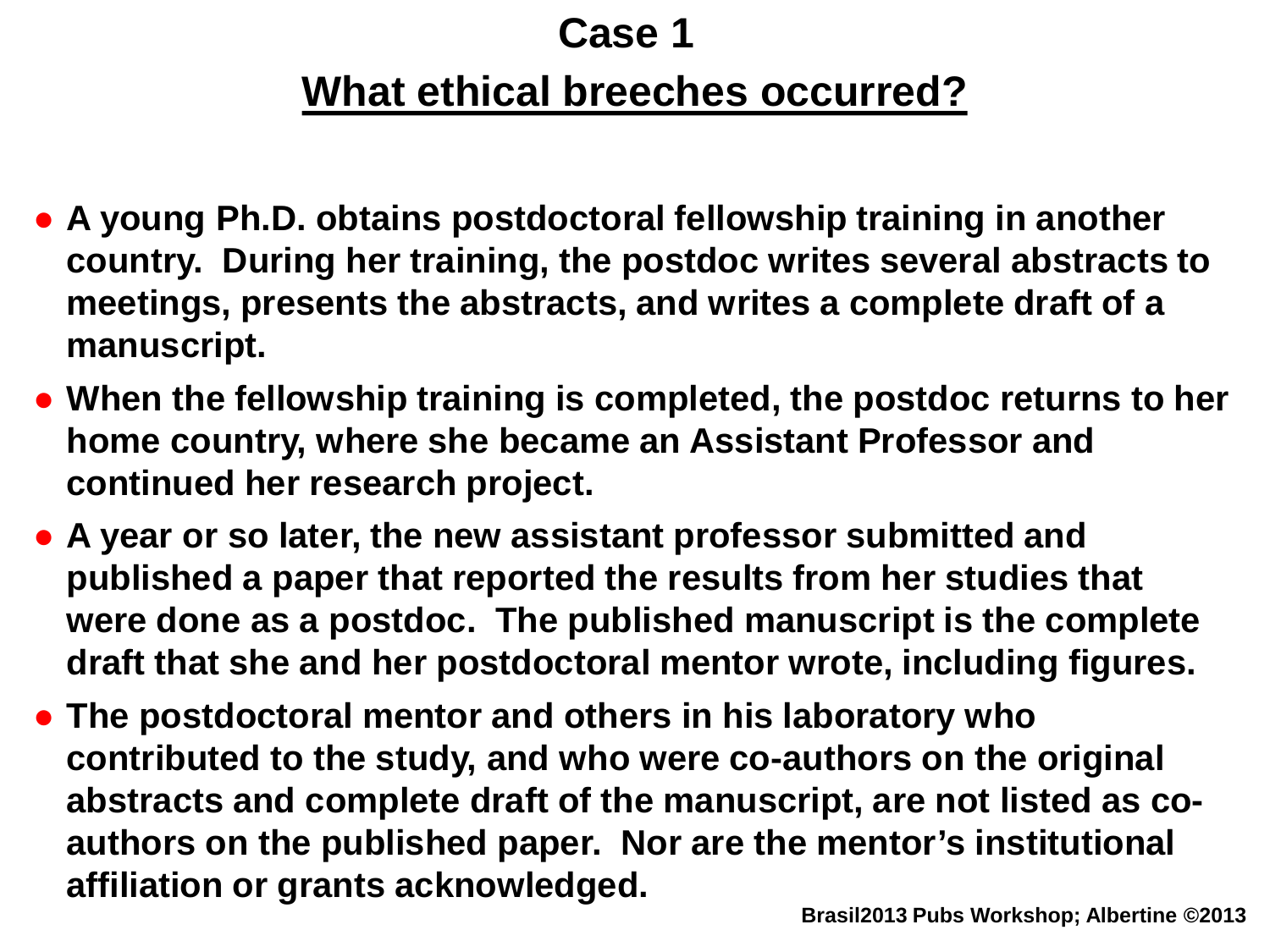#### **Does the former mentor have any responsibility for the current situation?**

- **A young Ph.D. obtains postdoctoral fellowship training in another country. During her training, the postdoc writes several abstracts to meetings, presents the abstracts, and writes a complete draft of a manuscript.**
- **When the fellowship training is completed, the postdoc returns to her home country, where she became an Assistant Professor and continued her research project.**
- **A year or so later, the new assistant professor submitted and published a paper that reported the results from her studies that were done as a postdoc. The published manuscript is the complete draft that she and her postdoctoral mentor wrote, including figures.**
- **The postdoctoral mentor and others in his laboratory who contributed to the study, and who were co-authors on the original abstracts and complete draft of the manuscript, are not listed as coauthors on the published paper. Nor are the mentor's institutional affiliation or grants acknowledged.**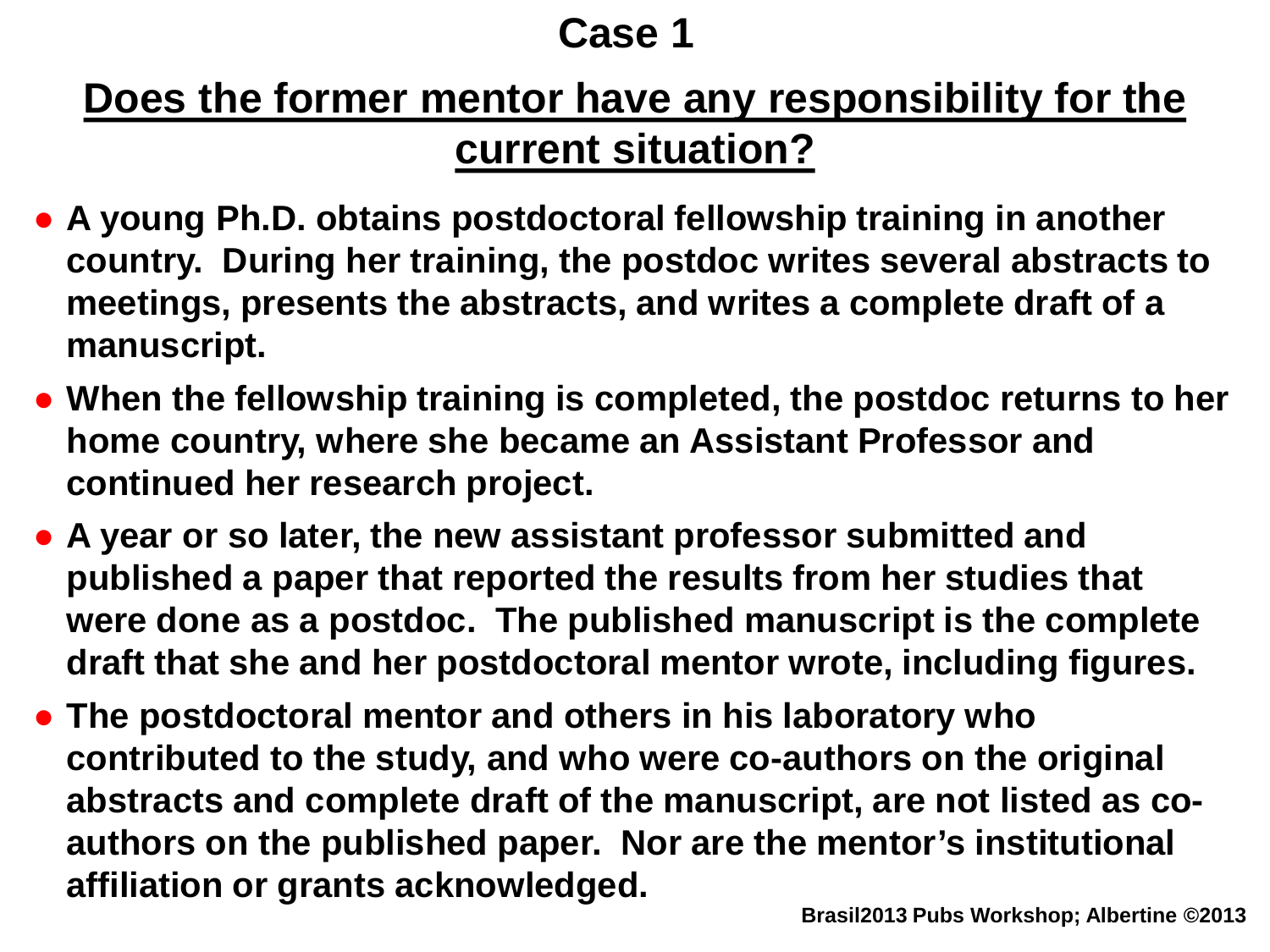#### **What should the former mentor do now?**

- **A young Ph.D. obtains postdoctoral fellowship training in another country. During her training, the postdoc writes several abstracts to meetings, presents the abstracts, and writes a complete draft of a manuscript.**
- **When the fellowship training is completed, the postdoc returns to her home country, where she became an Assistant Professor and continued her research project.**
- **A year or so later, the new assistant professor submitted and published a paper that reported the results from her studies that were done as a postdoc. The published manuscript is the complete draft that she and her postdoctoral mentor wrote, including figures.**
- **The postdoctoral mentor and others in his laboratory who contributed to the study, and who were co-authors on the original abstracts and complete draft of the manuscript, are not listed as coauthors on the published paper. Nor are the mentor's institutional affiliation or grants acknowledged.**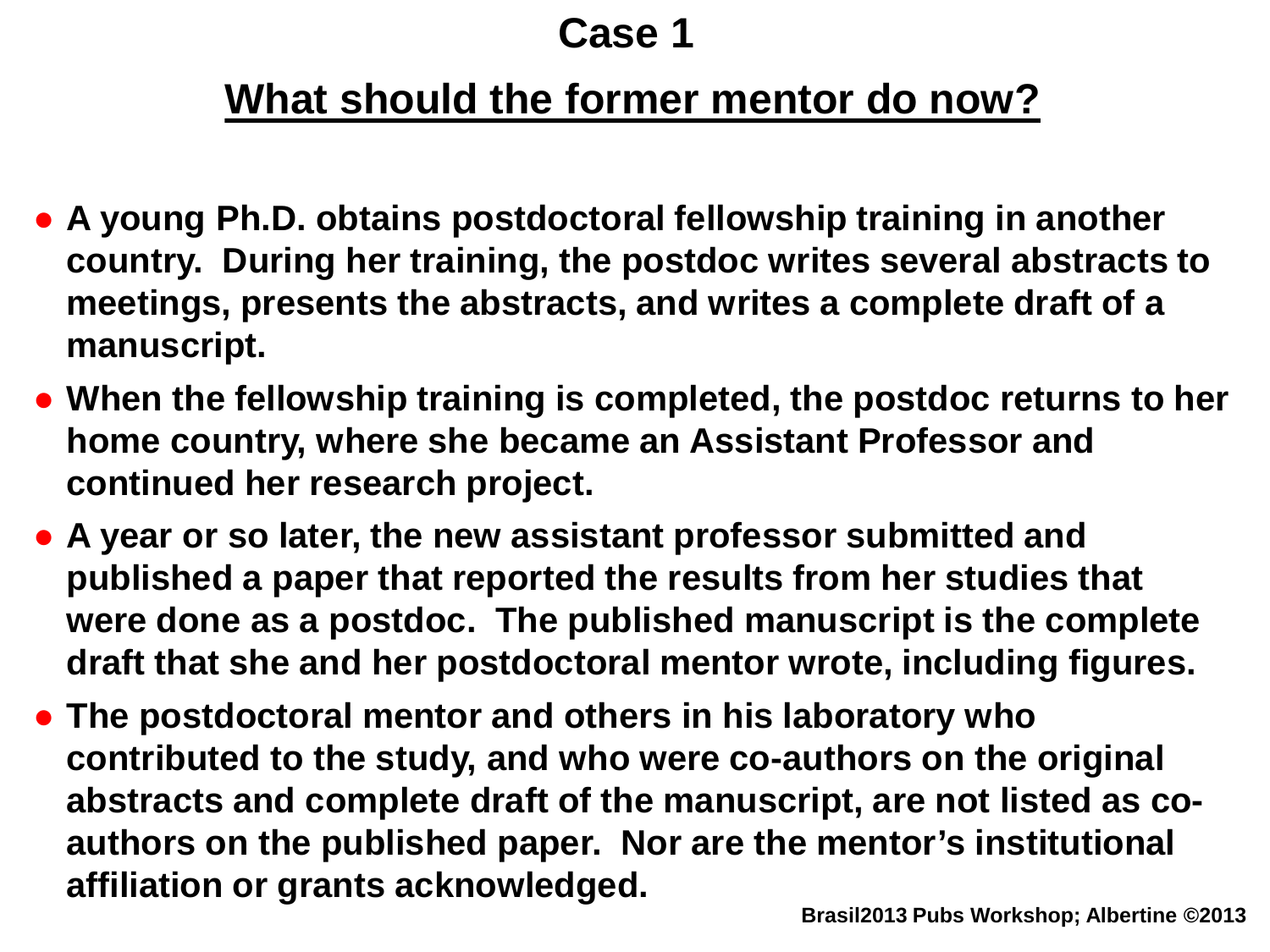#### **Does the former mentor now need to take corrective action?**

- **A young Ph.D. obtains postdoctoral fellowship training in another country. During her training, the postdoc writes several abstracts to meetings, presents the abstracts, and writes a complete draft of a manuscript.**
- **When the fellowship training is completed, the postdoc returns to her home country, where she became an Assistant Professor and continued her research project.**
- **A year or so later, the new assistant professor submitted and published a paper that reported the results from her studies that were done as a postdoc. The published manuscript is the complete draft that she and her postdoctoral mentor wrote, including figures.**
- **The postdoctoral mentor and others in his laboratory who contributed to the study, and who were co-authors on the original abstracts and complete draft of the manuscript, are not listed as coauthors on the published paper. Nor are the mentor's institutional affiliation or grants acknowledged.**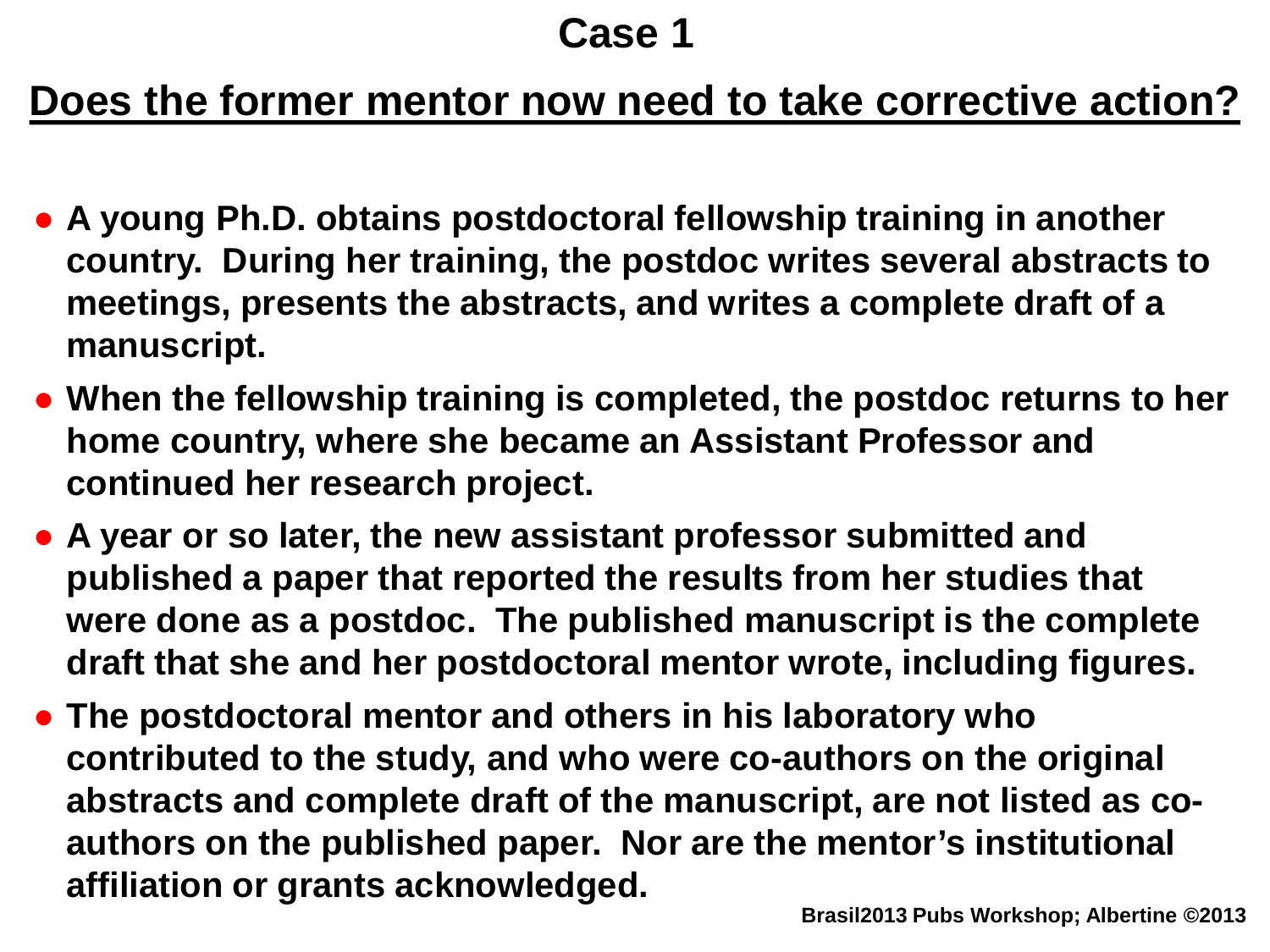#### **How should the editor of the journal respond?**

- **A young Ph.D. obtains postdoctoral fellowship training in another country. During her training, the postdoc writes several abstracts to meetings, presents the abstracts, and writes a complete draft of a manuscript.**
- **When the fellowship training is completed, the postdoc returns to her home country, where she became an Assistant Professor and continued her research project.**
- **A year or so later, the new assistant professor submitted and published a paper that reported the results from her studies that were done as a postdoc. The published manuscript is the complete draft that she and her postdoctoral mentor wrote, including figures.**
- **The postdoctoral mentor and others in his laboratory who contributed to the study, and who were co-authors on the original abstracts and complete draft of the manuscript, are not listed as coauthors on the published paper. Nor are the mentor's institutional affiliation or grants acknowledged.**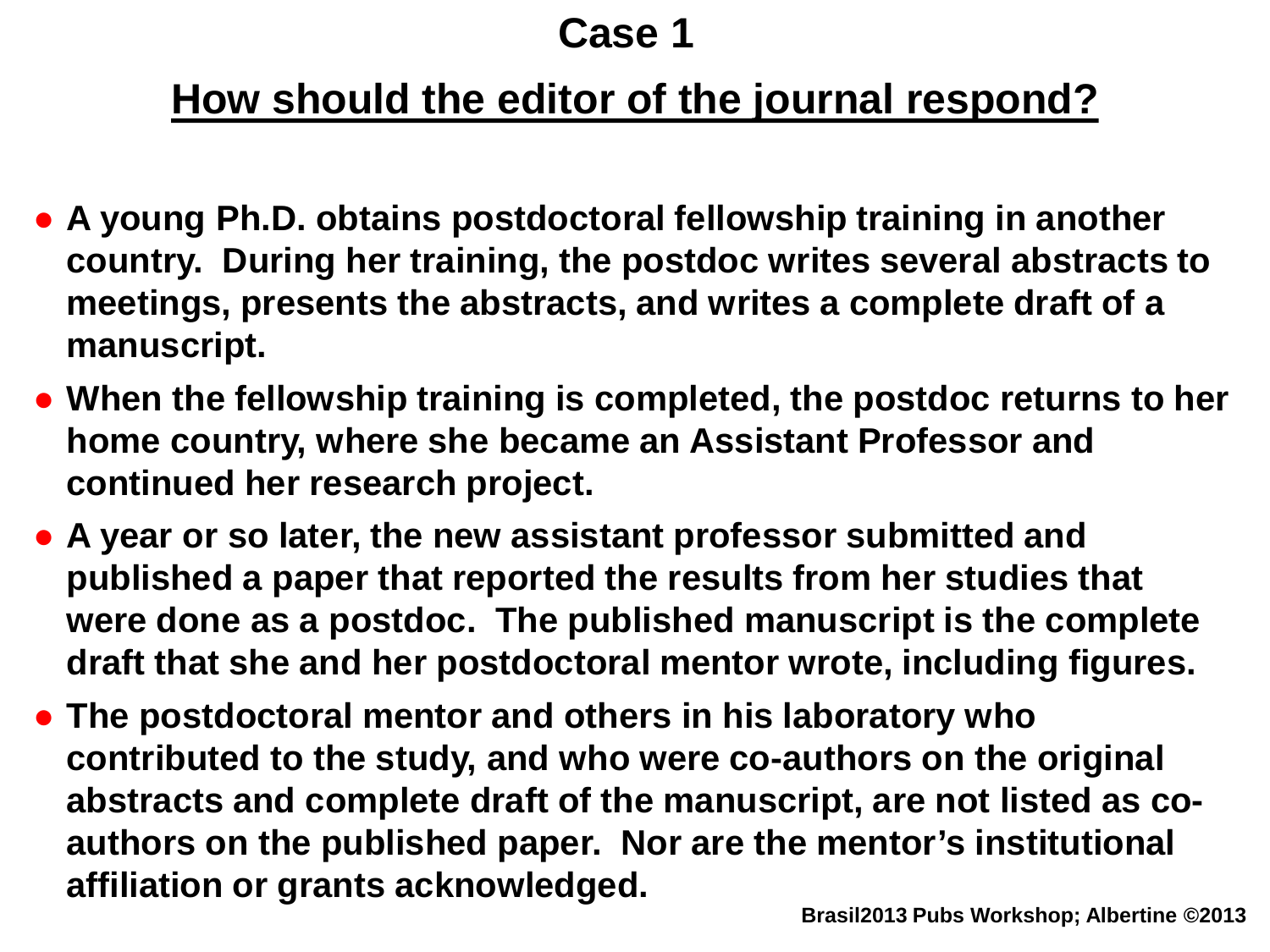#### **What ethical breeches occurred?**

- **A reviewer is reading a submitted manuscript and notices a problem with some of the figures. Some of the figures showing control data and other figures of cells are identical to those in other published papers by the same groups of authors.**
- **The reviewer calls the editor who decides to suspend further review, pending resolution of the issue. The editor calls the senior author on the papers, who is an NIH-funded, senior investigator.**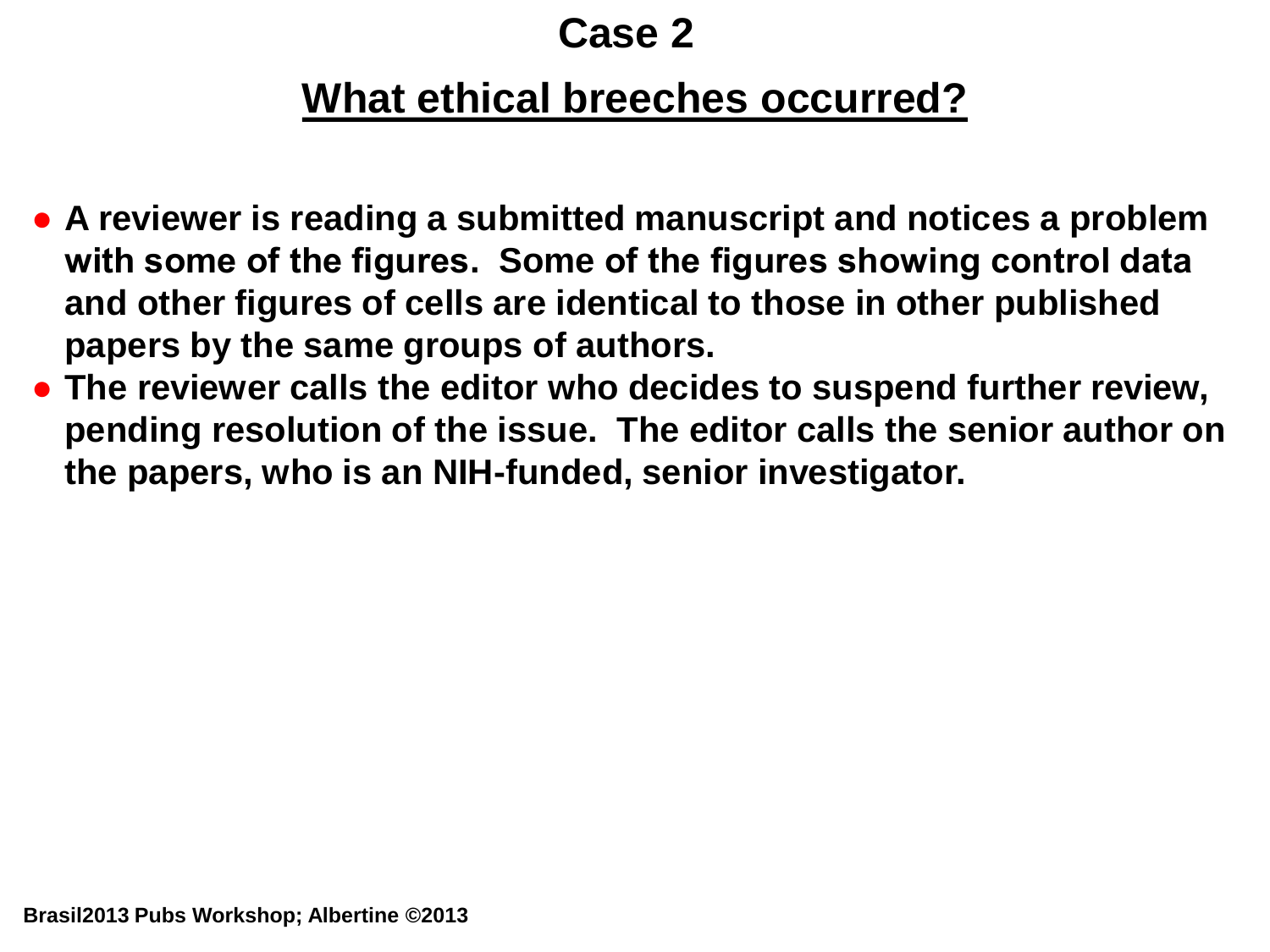#### **What should be done next by the editor? Does anyone else need to be involved?**

- **A reviewer is reading a submitted manuscript and notices a problem with some of the figures. Some of the figures showing control data and other figures of cells are identical to those in other published papers by the same groups of authors.**
- **The reviewer calls the editor who decides to suspend further review, pending resolution of the issue. The editor calls the senior author on the papers, who is an NIH-funded, senior investigator.**
- **Formal investigation is made into all of the papers published by the senior investigator's laboratory.**
- **Many papers are found similarly flawed.**
- **All of the papers have the same junior investigator as first author and the senior investigator as last author.**
- **It turns out that the senior investigator's approach to scientific investigation is that he deduces what the biology is regarding his studies and therefore looks for data that supports his deduction.**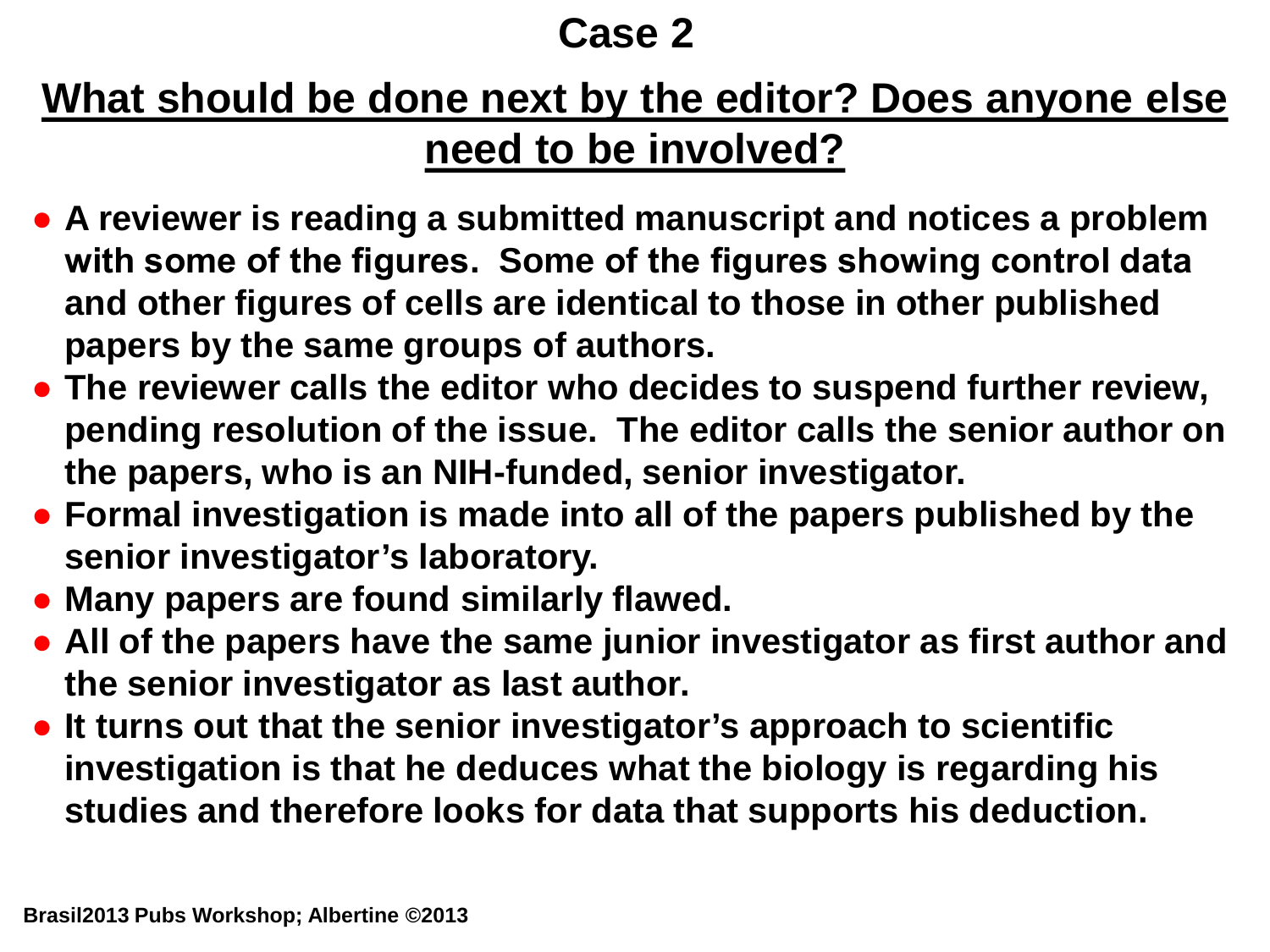#### **Did the senior author act appropriately?**

- **A reviewer is reading a submitted manuscript and notices a problem with some of the figures. Some of the figures showing control data and other figures of cells are identical to those in other published papers by the same groups of authors.**
- **The reviewer calls the editor who decides to suspend further review, pending resolution of the issue. The editor calls the senior author on the papers, who is an NIH-funded, senior investigator.**
- **Formal investigation is made into all of the papers published by the senior investigator's laboratory.**
- **Many papers are found similarly flawed.**
- **All of the papers have the same junior investigator as first author and the senior investigator as last author.**
- **It turns out that the senior investigator's approach to scientific investigation is that he deduces what the biology is regarding his studies and therefore looks for data that supports his deduction.**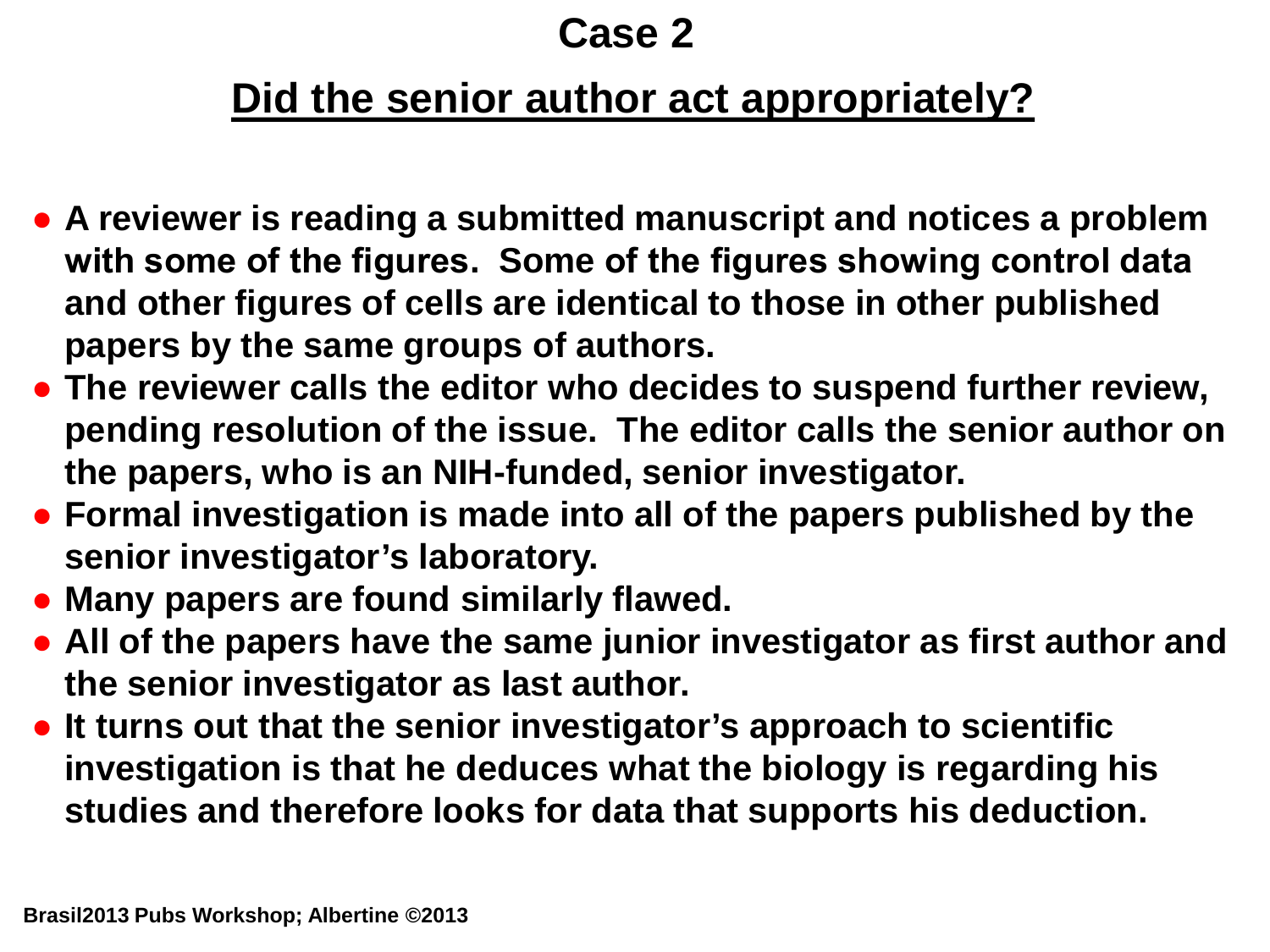#### **Did the junior author act appropriately?**

- **A reviewer is reading a submitted manuscript and notices a problem with some of the figures. Some of the figures showing control data and other figures of cells are identical to those in other published papers by the same groups of authors.**
- **The reviewer calls the editor who decides to suspend further review, pending resolution of the issue. The editor calls the senior author on the papers, who is an NIH-funded, senior investigator.**
- **Formal investigation is made into all of the papers published by the senior investigator's laboratory.**
- **Many papers are found similarly flawed.**
- **All of the papers have the same junior investigator as first author and the senior investigator as last author.**
- **It turns out that the senior investigator's approach to scientific investigation is that he deduces what the biology is regarding his studies and therefore looks for data that supports his deduction.**